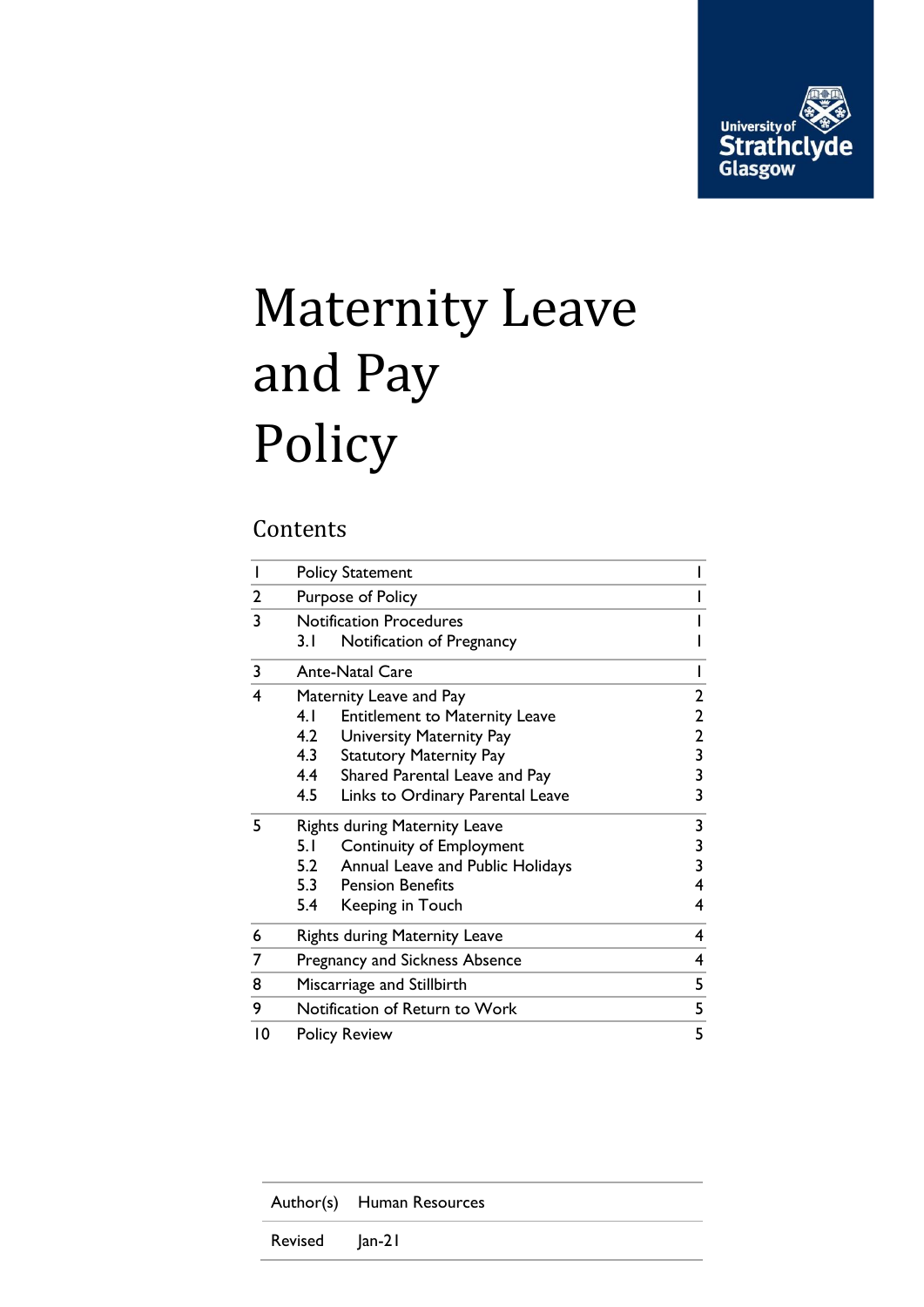## Maternity Leave and Pay Policy

## <span id="page-1-0"></span>**1 Policy Statement**

The University of Strathclyde is committed to supporting colleagues throughout their pregnancy and return to work. In addition to statutory benefits the University also offers enhanced benefits to those who meet the relevant qualifying criteria.

## <span id="page-1-1"></span>**2 Purpose of Policy**

The purpose of this policy is to:

- Outline the enhanced benefits under the University Maternity Leave and Pay Scheme along with details of the qualifying criteria.
- Outline the statutory entitlements in respect of maternity leave and pay.
- Ensure that employees are clear on their rights and responsibilities prior to, during and after their period of maternity leave.

Guidance for managers on their responsibilities to employees who are pregnant or on maternity leave can be found at: [Maternity Leave Guidance for Managers.](https://www.strath.ac.uk/professionalservices/media/ps/humanresources/maternityleavetoolkit/Maternity_Leave_Checklist_(Guidance_for_Managers).docx)

## <span id="page-1-2"></span>**3 Notification Procedures**

#### **3.1 Notification of Pregnancy**

<span id="page-1-3"></span>To assist the University in discharging its responsibilities towards the health and safety of the pregnant employee and her unborn child it is advisable that written notification is made at an early stage in the pregnancy.

The employee may wish to meet with a member of their Human Resources Team to discuss her entitlement under this policy or other issues relating to maternity leave. A contact list for HR can be found [here.](https://www.strath.ac.uk/staff/?department=Human%20Resources)

Although early notification of pregnancy is encouraged as above, the employee must notify the University in writing that she is pregnant no later than the 15th week before the expected week of childbirth (EWC) or as soon as reasonably practicable stating:

- The Expected Week of Childbirth
- The date she wants her maternity leave to start (no earlier than the IIth week before the EWC).

This notification can be in the form of a completed [ML1 form](https://www.strath.ac.uk/professionalservices/media/ps/humanresources/policies/Request_for_Maternity_Leave.docx) and submission of the original MATB1 form, available from the employee's GP or midwife (normally at around week 20 of pregnancy). The University needs to see the original MATB1 form for HMRC purposes.

If childbirth occurs earlier than the employee intended her maternity leave to start, it will be deemed to have automatically begun from the day after childbirth. In these circumstances the employee should contact the University as soon as is reasonably practical to advise of this.

## **3 Ante-Natal Care**

<span id="page-1-4"></span>A pregnant member of staff will be allowed to take reasonable time off without loss of pay to attend ante-natal care appointments made on the advice of a medical practitioner, registered health visitor or registered midwife. There is no qualifying service period required for this.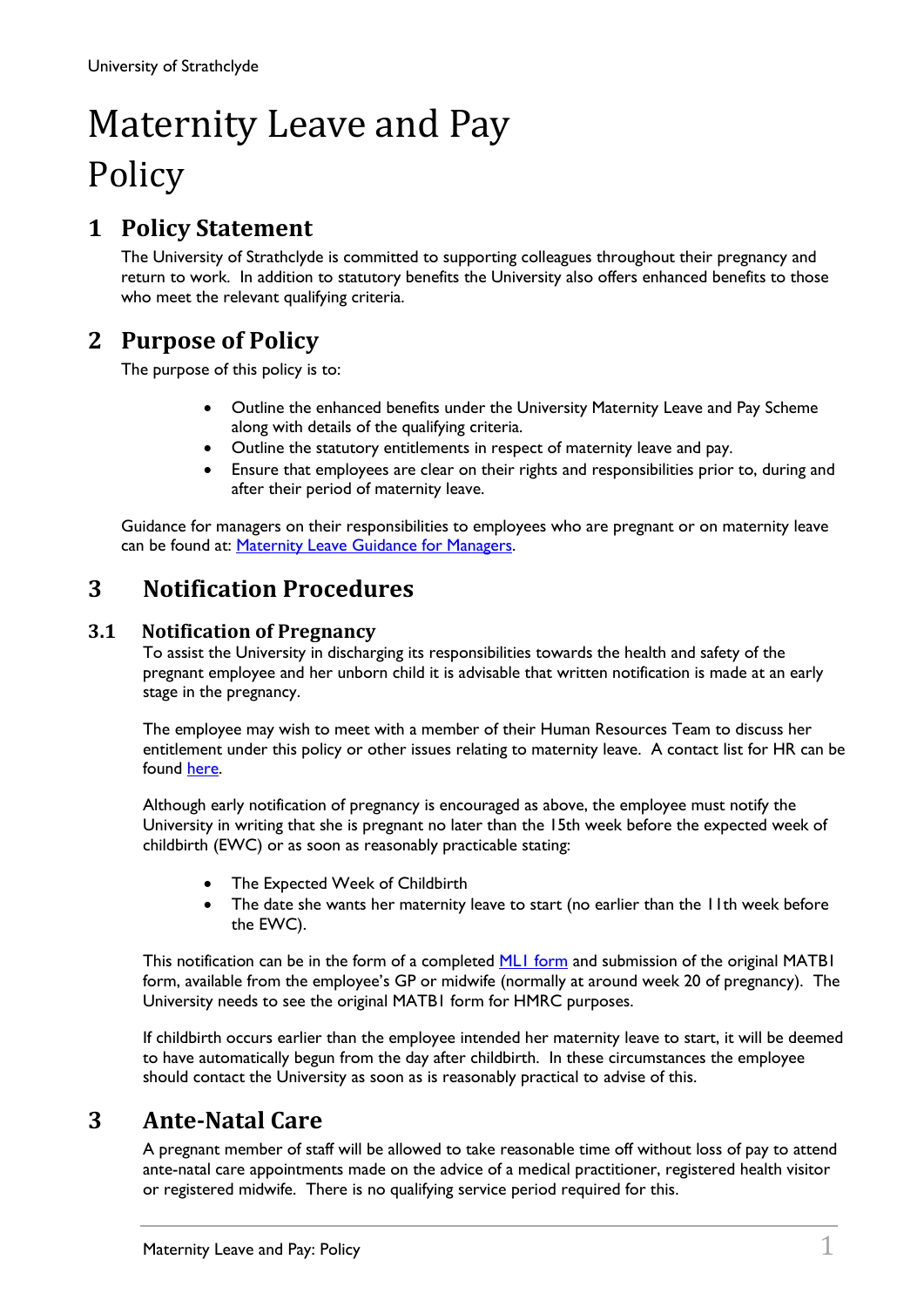## <span id="page-2-0"></span>**4 Maternity Leave and Pay**

#### **4.1 Entitlement to Maternity Leave**

<span id="page-2-1"></span>Employees who are pregnant have the right to 52 weeks' maternity leave, regardless of length of service or hours of work. This is made up of 26 weeks "ordinary maternity leave" and 26 weeks "additional maternity leave". The maternity leave should begin no earlier than the beginning of the 11th week before the expected week of childbirth.

If an employee wishes to take a further period of unpaid leave they can make an application via their Head of Department (or equivalent) and it will be given full consideration.

All mothers must take a minimum of two weeks' maternity leave after the birth of their child, regardless of length of service.

#### <span id="page-2-2"></span>**4.2 University Maternity Pay**

Employees are entitled to University Maternity Pay provided the following conditions are met:

- They have been continuously employed by the University for 26 weeks or more at the beginning of the 15th week before the expected week of childbirth.
- They are employees of the University at the EWC

If employed on fixed term contracts, breaks between contracts of one calendar month or less will be discounted for the purposes of calculating entitlement to maternity leave and pay.

| Option I | • 4 months at full pay, which will include any relevant statutory<br>maternity payment (SMP).<br>• SMP will continue beyond the full pay period until a maximum total of<br>39 weeks is paid.<br>• This will be followed by 13 weeks unpaid maternity leave.                                                                                                                |
|----------|-----------------------------------------------------------------------------------------------------------------------------------------------------------------------------------------------------------------------------------------------------------------------------------------------------------------------------------------------------------------------------|
| Option 2 | • 2 months at full pay, which will include any relevant SMP payment,<br>followed by 4 months at half pay. SMP is paid in addition to half pay<br>subject to the total pay not exceeding the normal full pay.<br>• SMP will continue beyond the full pay period until a maximum total of<br>39 weeks is paid.<br>• This will be followed by 13 weeks unpaid maternity leave. |

An employee who meets the above criteria will be given the choice of claiming either:

Please note that from 1st January 2021 there is no longer an obligation for staff members to return to work for three months following a period of maternity leave in order to satisfy eligibility requirements for University Maternity Pay. Similarly, the University will no longer reclaim the nonstatutory element of maternity pay from any member of staff who does not return to work following their maternity leave.

An online maternity pay calculator is available to provide an indication of maternity pay entitlement for the duration of the proposed period of maternity leave. This calculator does not take account of deductions such as tax or national insurance but has been designed as a guide to support an employee's decision making in terms of the maternity pay option that is most appropriate for them.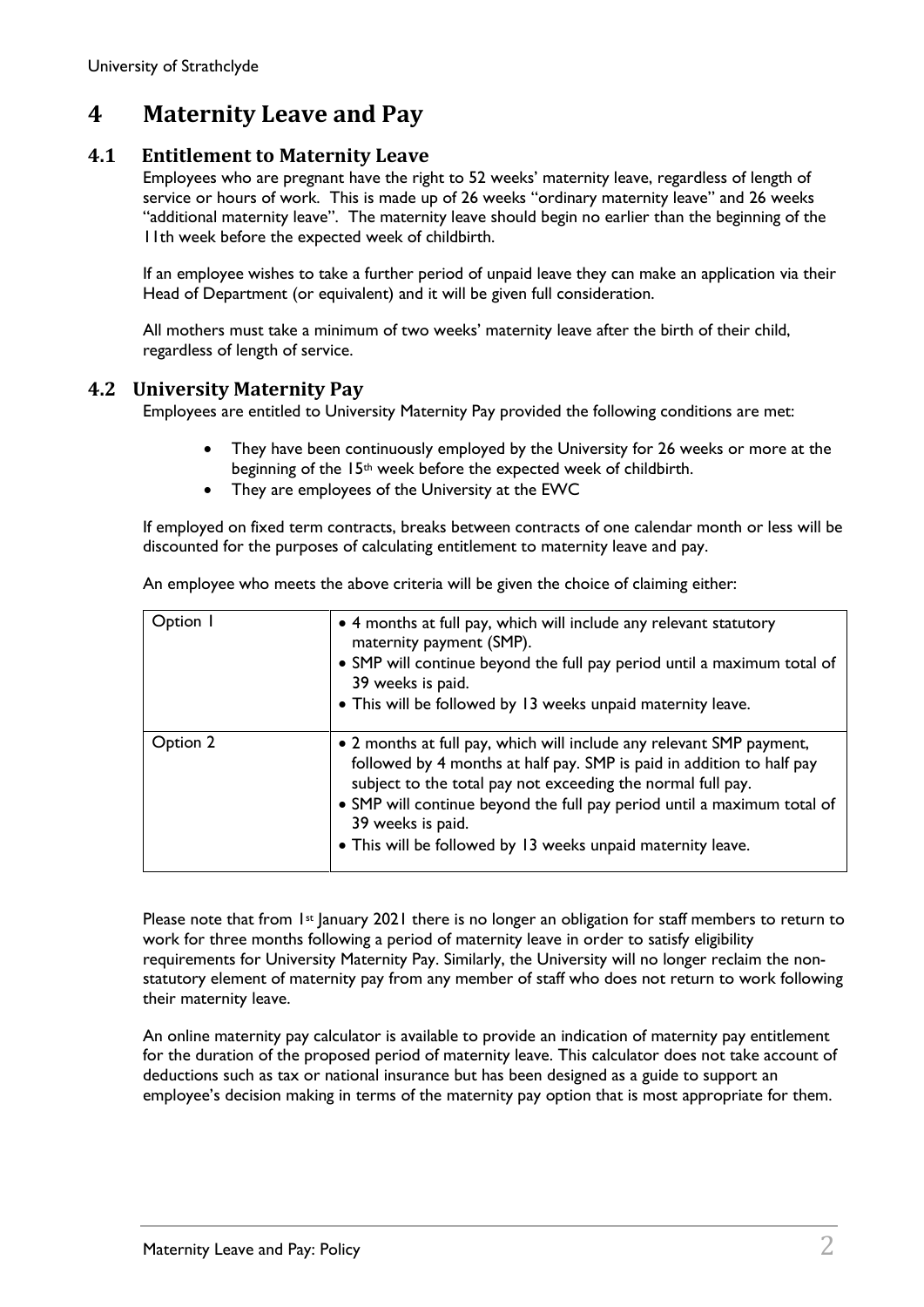#### <span id="page-3-0"></span>**4.3 Statutory Maternity Pay**

#### **4.3.1 Statutory Maternity Pay**

Statutory Maternity Pay is paid to employees alongside University Maternity Pay for a period of 39 weeks as follows:

| Weeks I to 6  | The higher of the current flat rate or 90% of average weekly earnings.                 |
|---------------|----------------------------------------------------------------------------------------|
| Weeks 7 to 39 | The lower of the current flat rate or 90% of the employee's average<br>weekly earnings |

In the unlikely event that an employee does not qualify for University Maternity Pay they may still be eligible to receive Statutory Maternity Pay and this should be discussed with a member of their HR team.

Where an employee is not eligible for University Maternity Pay or Statutory Maternity Pay then they may be eligible to claim Maternity Allowance directly from the Department of Work and Pensions (DWP) if they have been either:

- Employed by the University for less than 26 weeks at the beginning of the 15th week before the EWC and in other paid employment in the 66 weeks preceding the EWC.
- Self-employed in the 66 weeks preceding the EWC.

Further guidance on Maternity Allowance can be found on the [DWP website.](http://www.dwp.gov.uk/publications/specialist-guides/technical-guidance/ni17a-a-guide-to-maternity/maternity-allowance-ma/how-to-claim-ma/)

#### <span id="page-3-1"></span>**4.4 Shared Parental Leave and Pay**

Eligible employees also have the option to take Shared Parental Leave (SPL) and Pay with their partner at any time after the first two weeks of Compulsory Maternity Leave. Maternity Leave must be curtailed for SPL to commence. Details can be found on the University [website](https://www.strath.ac.uk/professionalservices/staff/policies/hr/) or by contacting [Human Resources.](mailto:humanresources@strath.ac.uk)

#### **4.5 Ordinary Parental Leave**

<span id="page-3-2"></span>If the employee requires additional time off to look after her child she may be able to take a further statutory unpaid period under the University's Ordinary Parental Leave Policy. Details can be found on the University [website](https://www.strath.ac.uk/professionalservices/staff/policies/hr/) or by contacting [Human Resources.](mailto:humanresources@strath.ac.uk)

## <span id="page-3-3"></span>**5 Rights during Maternity Leave**

#### <span id="page-3-4"></span>**5.1 Continuity of Employment**

Continuity of employment is maintained during maternity leave which means there is no break in service during the employee's absence from work.

An employee shall normally return to the job in which she was employed under the original contract of employment and on terms applicable to her if she had not been absent.

#### **5.2 Annual Leave and Public Holidays**

<span id="page-3-5"></span>Throughout the paid and unpaid maternity leave period the individual accrues contractual annual leave and public holiday entitlement. This leave can be taken as agreed with the line manager. It is recommended that the employee adds this entitlement onto the beginning or end of the maternity leave period where possible.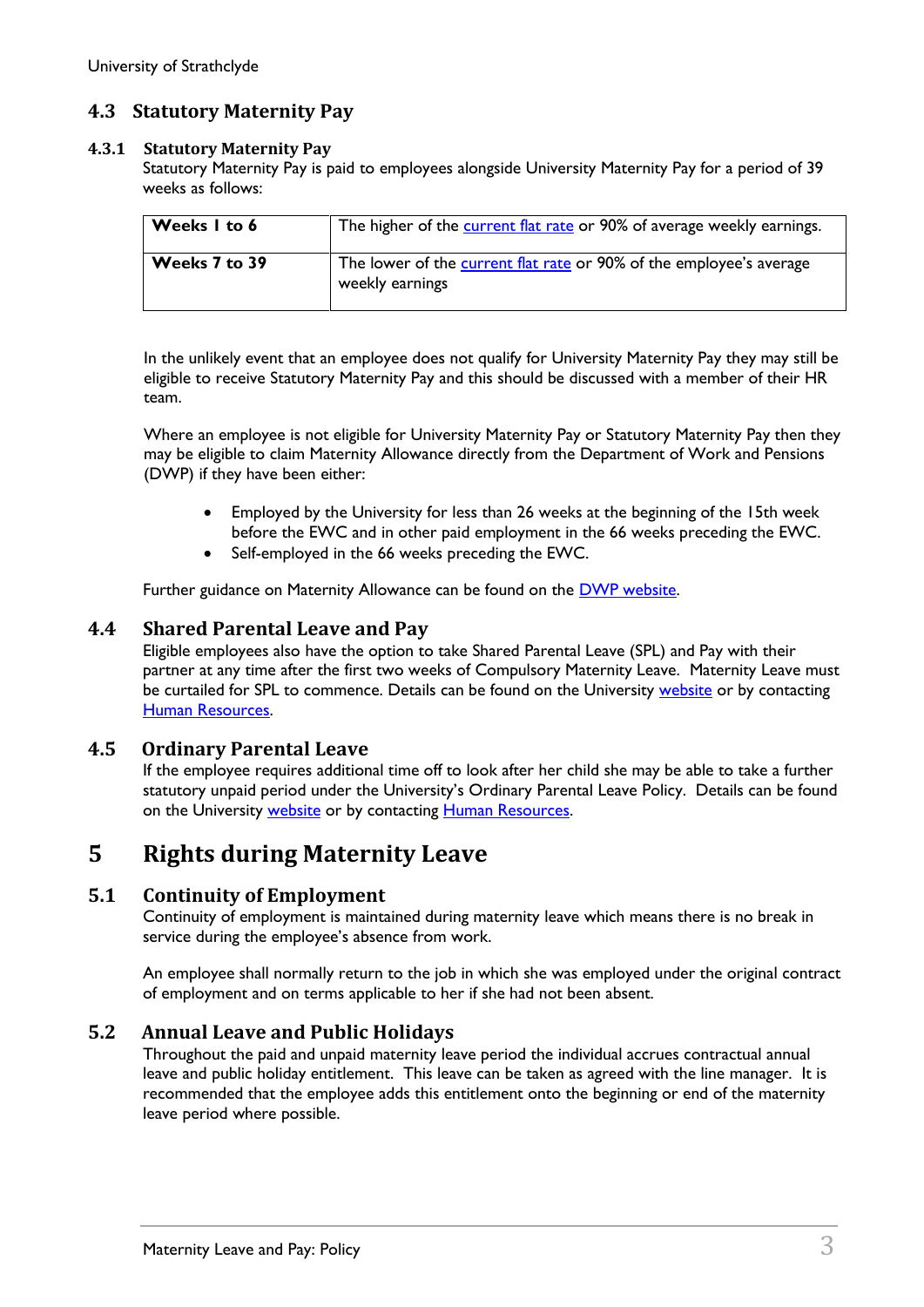#### **5.3 Pension Benefits**

<span id="page-4-0"></span> Pension benefits will be preserved during the period of paid leave. The employee has the option to agree to pay the contribution for the unpaid leave on their return to work and, provided that this occurs, the University will also pay employer contributions for the unpaid period of leave.

Further information on specific provision under respective pension schemes can be provided by the [Pensions Office.](mailto:pensions@strath.ac.uk)

#### <span id="page-4-1"></span>**5.4 Keeping in Touch**

The University will make reasonable contact with the member of staff during her period of maternity leave to keep her up to date with developments at work and discuss arrangements for a return to work. During maternity the employee and their line manager will identify and agree a buddy within the Department / School to provide appropriate updates as required and support individuals on their return to work.

The employee may also work up to 10 days (Keeping in Touch days) during her maternity leave as long as she and her line manager have agreed to this and to what work will be undertaken. Please note that for the purposes of Keeping in Touch days a part day counts as a full days' entitlement.

Payment for Keeping in Touch days will vary dependent on the hours worked and at which point in the maternity pay cycle the employee is at however, generally, the payment amount will not be greater than that which the employee would ordinarily have received had they been at work. (i.e. you will receive additional pay for Keeping in Touch days which are undertaken whilst you are on half pay or nil pay; but you cannot receive additional pay for Keeping in Touch days which are undertaken whilst you are on full pay).

Further information can be provided by the **Payroll Team**, Finance Office.

Claims for Keeping in Touch days should be signed off by the Head of Department using the *Payment for Keeping in Touch Days Form*. Forms should be sent to Human Resources for processing before the employee returns to work.

[Family Friendly Mentoring](https://www.strath.ac.uk/hr/mentoringstrathclyde/) is also available through the Organisational and Staff Development Unit.

## <span id="page-4-2"></span>**6 Rights during Maternity Leave**

If the nature of work undertaken by an employee could involve risk to their health and safety, or that of the baby, arrangements will be made to protect both the mother and child with regard to statutory health and safety provisions that may apply at the time. The management of Health and Safety at Work Regulations 1999 and accompanying approved code of practice, require departments (or equivalent) to take particular account of the risks to new and expectant mothers when assessing the risks in the work activities of the Department (or equivalent).

New and expectant mothers are able to initiate action under the Regulations by giving written notice to the Head of Department (or equivalent) and Human Resources.

The risk assessment should account for all women of childbearing age. The above applies in situations where a member of staff is pregnant, has given birth within the last six months, or is breastfeeding. The member of staff should inform the University if she continues to breastfeed to ensure that any risks are considered.

Further guidance on risk assessment can be found on the Human Resources website.

## <span id="page-4-3"></span>**7 Pregnancy and Sickness Absence**

If the employee is absent with a pregnancy related illness in the 4 weeks before the EWC the maternity leave will commence on the day after the first day of illness.